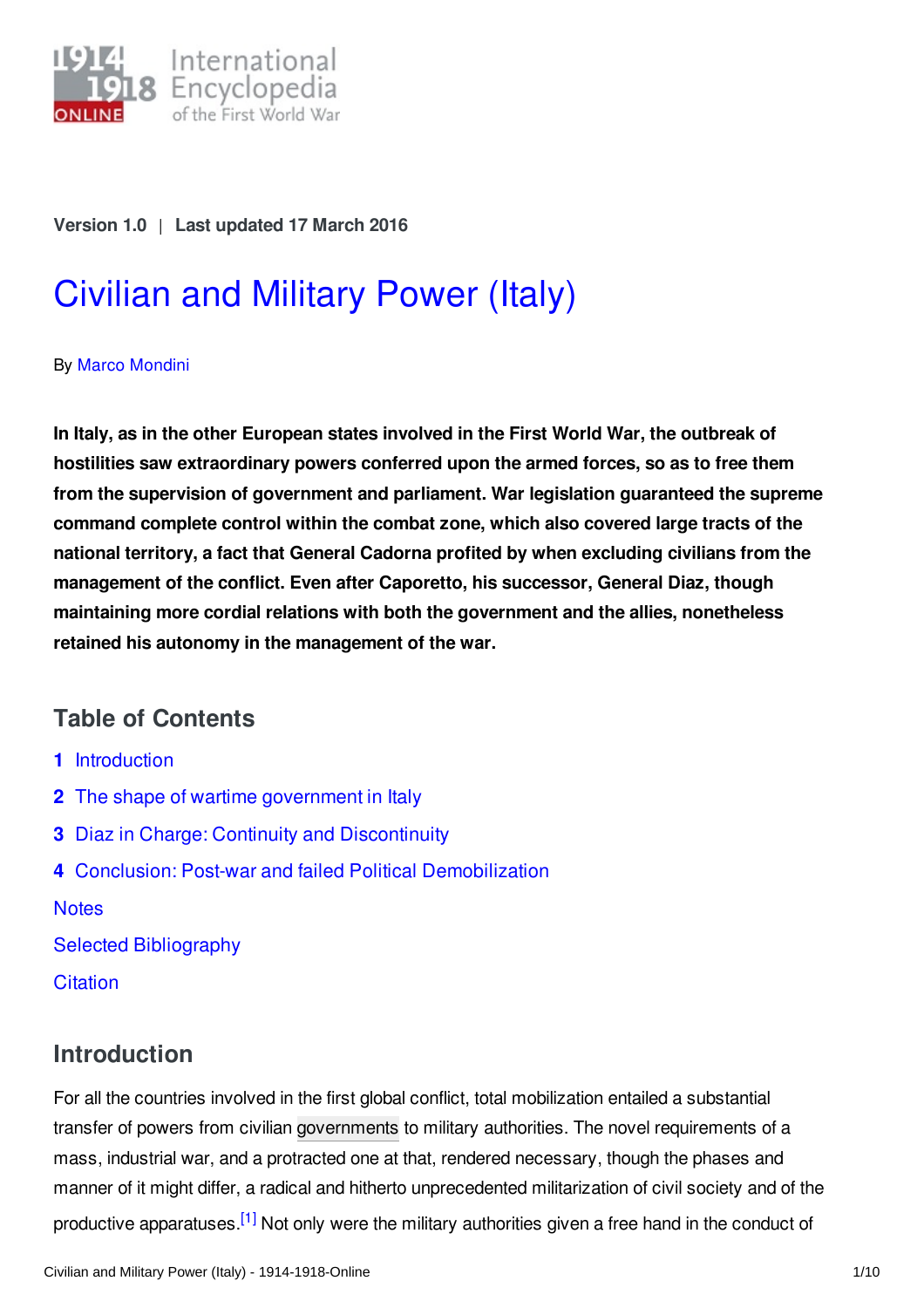<span id="page-1-1"></span>field operations, such as the general staffs traditionally enjoyed, but they also gradually arrogated responsibilities and competences in various other spheres. In the "combat zones", and in some cases across the whole of the national territory also, the military high command of all the armies claimed and obtained wide-ranging and general powers in the field of policing, the administration of justice, the management of production and trade, the suppression of dissent and the disciplining of public opinion.<sup>[\[2\]](#page-7-1)</sup> Nonetheless, the extent to which power was, more or less consensually, withdrawn from the civilian governments, and then reconfigured, was largely determined by specific factors, namely, the existence and solidity of a parliamentary democracy, the authority of the ruling class, the fact of the combat zone overlapping with a part of the national territory or lying wholly outside of it, and, last but not least, the social and political prestige of the armed forces within the various national societies.<sup>[\[3\]](#page-7-2)</sup>

<span id="page-1-3"></span><span id="page-1-2"></span>Through the French historian Pierre Renouvin's [\(1893-1974\)](http://encyclopedia.1914-1918-online.net/index/names/118788388) study from 1927, devoted to [France](http://encyclopedia.1914-1918-online.net/article/france) in the war years, scholars have come to acknowledge that the various "war governments", as he termed them, were to a great extent indebted to the diverse degrees of cultural and social militarization evident in Europe between 1870 and 1914. "Militarization" was understood as the capacity of military societies – and more specifically of officer corps – to obtain recognition as a ruling aristocracy, able to exercise a leadership that appeared natural and superior to the civilian authorities.<sup>[\[4\]](#page-7-3)</sup> Consequently, the introduction of emergency legislation with a view to transferring competences from the political authorities to the armed forces, had a wide range of different consequences: from the persistence of strict supervision of the army high command by the executive arm, as in the British case, to the government and parliament's abdication in face of the general staff in [Germany](http://encyclopedia.1914-1918-online.net/article/germany), to the more transitory (but no less absolute) "Chantilly dictatorship" and "Udine dictatorship" in France and [Italy](http://encyclopedia.1914-1918-online.net/article/italy) respectively.<sup>[\[5\]](#page-7-4)</sup> We are thus concerned here with very different outcomes, which may be interpreted in terms of the impact of (but at the same time as a symptom of) the various national models upon the power relations forged in the course of the previous decades. The Great War was a turning-point in the history of [civilian-military](http://encyclopedia.1914-1918-online.net/article/civilian_and_military_power) relations, but not invariably with the same intensity nor with the same results, and this either by virtue of the previously consolidated balances or on account of the capacity and also of the determination of the various commanders to impose their will on their respective governments, even with regard to major strategic decisions on the battlefield and on the home front.<sup>[\[6\]](#page-7-5)</sup>

## <span id="page-1-5"></span><span id="page-1-4"></span><span id="page-1-0"></span>**The shape of wartime government in Italy**

In Italy a "war government" was instituted through the passing of two laws: on 21 March 1915 (law no. 273) parliament delegated wide-ranging legislative powers to Antonio Salandra's [\(1853-1931\)](http://encyclopedia.1914-1918-online.net/index/names/120305690) government, whereby he might oversee, by means of decrees, specific matters "regarding the economic and military defense of the State". On 22 May 1915, in the immediate aftermath of intervention, law no. 671 conferred "emergency powers upon the King's government in case of war". The first measure provided the scaffolding for emergency legislation, confirmed by the subordination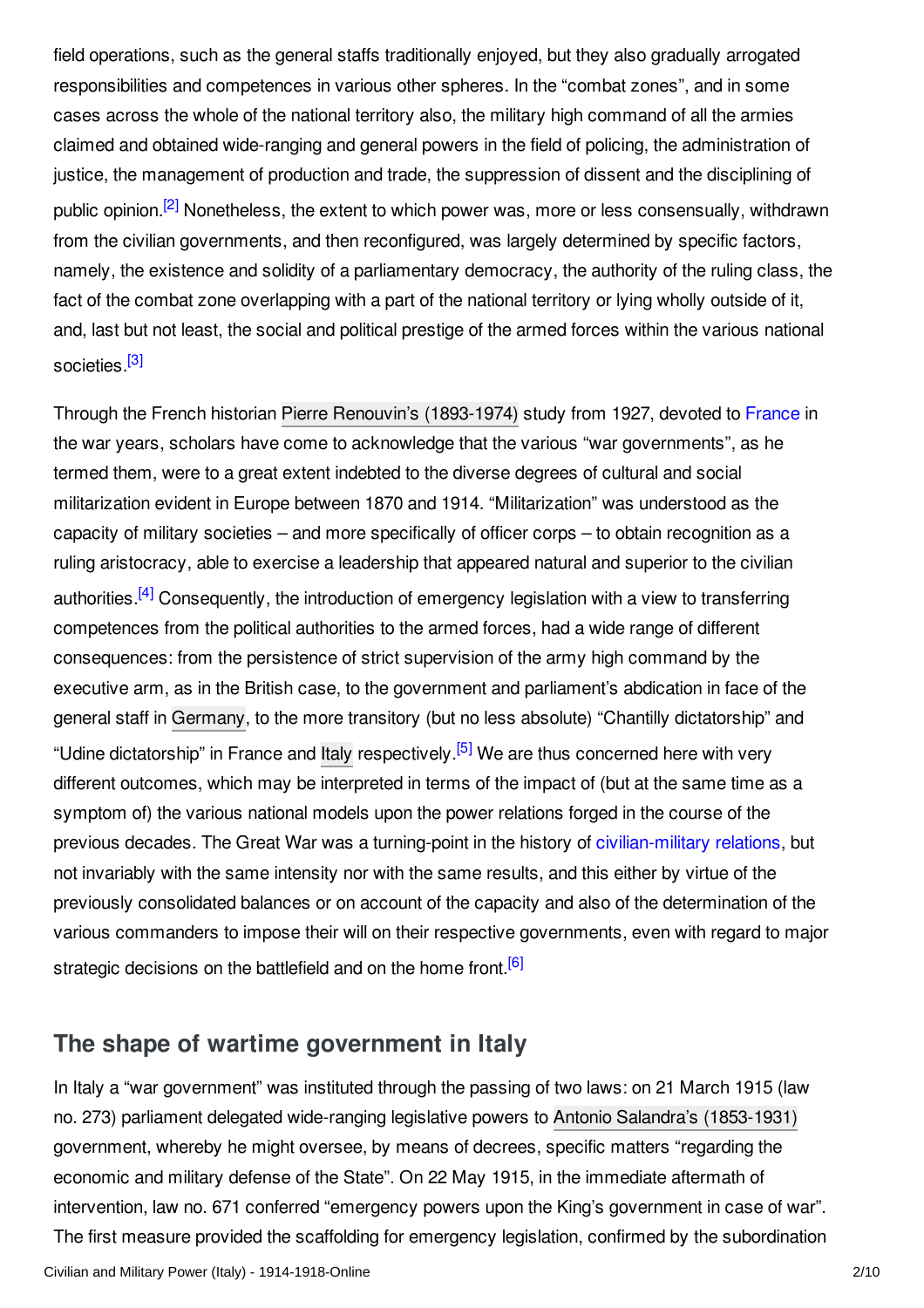<span id="page-2-0"></span>of Parliament to the executive. Amongst other things, it guaranteed the government sweeping powers over the [press](http://encyclopedia.1914-1918-online.net/article/pressjournalism_italy) and public opinion, and entrusted the relevant ministers, exempt from parliamentary scrutiny, with the task of introducing whatever measures were deemed necessary to ensure domestic security and the prosecution of a (still merely potential) conflict.<sup>[\[7\]](#page-7-6)</sup> The law of 22 May, consisting of just a single article, stipulated that in case of war and *for the duration of the conflict* the government had the right to issue instructions with the status of laws concerning whatever pertained to the defense of the state, the safeguarding of public order and the urgent needs of the national economy.<sup>[\[8\]](#page-7-7)</sup>

<span id="page-2-2"></span><span id="page-2-1"></span>The abdication of legislative power put into effect through this sweeping, vague and irrevocable<sup>[\[9\]](#page-7-8)</sup> delegation was followed by the transfer of a wide range of equally far-reaching powers to the Supreme Command, powers that could not readily be scrutinized. In essence, this consensual expropriation was already implicit in the wording of the law of full powers, where it was stated that "the provisions laid down in articles 243 and 251 of the penal code respecting the army [remained] in force". These two articles in fact served to discipline the transition from peacetime to a state of war and the assumption of emergency powers on the part of the military authorities, with the capacity to legislate in the territories declared to be "war zones" (or occupied territories) by means of decrees and ordinances, being exempt from any oversight by the executive and the judiciary. Indeed, the identification between war zones and the almost complete legislative autonomy of the army (from the Supreme Command to the territorial commands) represented the specific defining feature of the civilian-military dyarchy in Italy between 1915 and 1918.<sup>[\[10\]](#page-7-9)</sup>

<span id="page-2-4"></span><span id="page-2-3"></span>In actual fact, the entrusting of emergency powers to the armed forces was not an altogether unprecedented event in the history of liberal Italy. Resort to a state of siege in the liberal epoch (at the time of the Sicilian *fasci*, in 1893-1894, and the Milanese events of 1898) had already given rise to emergencies in which the army had been asked to assume full and independent responsibility for maintaining public order. In 1915, however, the zone declared to be a "war" zone covered a very broad swathe of the national territory, encompassing many of the provinces on the north-eastern frontier (Brescia, Verona, Vicenza, Belluno, Udine, Venice, Treviso, Padua, Mantua, Ferrara, Bologna, Ravenna, Forlì), together with the maritime strongholds and a few coastal communes, and in the succeeding years it was gradually extended until, after the crisis of [Caporetto](http://encyclopedia.1914-1918-online.net/article/caporetto_battle_of), it covered almost the whole of northern Italy along with the territories of Messina and Reggio Calabria. It was thus the case that by the end of the conflict, over 10 million Italians, not far short of 30 percent of the entire population of the Kingdom, were living in a territory subject to military jurisdiction.<sup>[\[11\]](#page-7-10)</sup> Only a relatively narrow strip of land from within these regions (the so-called "zone of operations") was really and constantly caught up in the fighting, but the authority of the Supreme Command (and by delegation, that of the subordinate commands) was almost absolute everywhere. In addition, by contrast with the states of siege periodically declared in the past in order to deal with insurrectionary episodes that were localized and short-lived, the militarization of the administration and of society during the war had no time limit. From this point of view, the situation was above all reminiscent of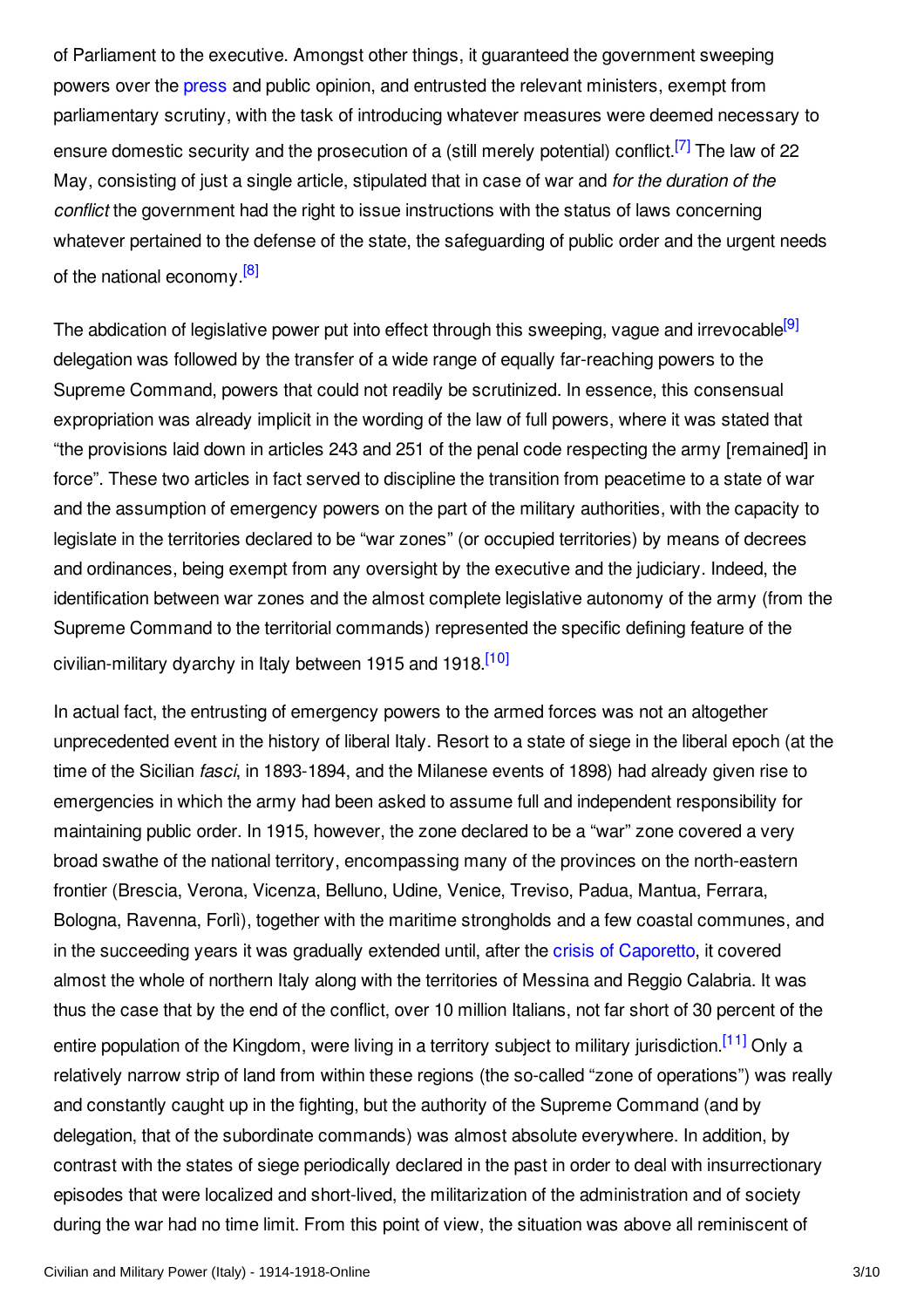the state of emergency imposed during the struggle against brigandage, when the Pica law of 1863 had placed the greater part of the South under army control and with no end point specified. Yet between 1915 and 1918 there were incomparably more areas of life removed from civilian control than had been the case during the years of brigandage. Apart from problems relating to public order and security (taking on policing and judicial responsibilities), the military commands were vested with the power to run independently or nearly so vast sectors of the industrial mobilization (both in the war zone and in the country at large) and to oversee a substantial part of the cultural mobilization (from the organization of [propaganda](http://encyclopedia.1914-1918-online.net/article/propaganda_at_home_italy) at home and abroad to press [censorship](http://encyclopedia.1914-1918-online.net/article/censorship)). The most characteristic forms taken by these new competences were the militarization of the war [economy](http://encyclopedia.1914-1918-online.net/article/organization_of_war_economies_italy), the encroachment upon civilian society of military [tribunals](http://encyclopedia.1914-1918-online.net/article/discipline_and_military_justice_italy) (which through special decrees were accorded the right to try even civilians for crimes of opinion) and a very broad interpretation of their prerogatives, and, finally, a monopoly over the flow of information.

<span id="page-3-0"></span>So far as industrial mobilization was concerned, the Kingdom of Italy, unlike the other powers, launched early on, from the opening weeks of the war, a systematic program for the regimentation of industrial enterprises. By contrast with the other belligerent countries (Germany excepted), it entrusted the armed forces with the running of the war economy, placing General Alfredo Dallolio (1853-1953) in charge of the [Sub-secretariat](http://encyclopedia.1914-1918-online.net/index/names/1019137460) (subsequently an autonomous ministry) for Armaments and Munitions, the control room for industrial mobilization.<sup>[\[12\]](#page-7-11)</sup> The occupied [territories](http://encyclopedia.1914-1918-online.net/article/occupation_during_and_after_the_war_italy) for their part were under the General Secretariat for Civilian Affairs (SCGA), a body whose responsibilities covered various sectors but whose principal purpose was to ensure the smooth running of the army in the field, through the management, among other things, of a vast mobilization of militarized manpower. Although directed by a civilian, the SGCA was in fact an emanation of the authority of the Supreme Command and of its capacity to exercise an almost absolute de facto and de jure sovereignty in the war zone.

<span id="page-3-1"></span>The encroachments of the military commands upon the civilian structures still functioning in the war zone – prefectures, police stations and courts were not evacuated, save in a limited number of territories and after the crisis of 1917 – would very probably have had less impact had Luigi Cadorna (1850-1928) not headed the High Command. The scion of a [Piedmontese](http://encyclopedia.1914-1918-online.net/index/names/119291592) military family, stiff and unbending in character and a fervent advocate of the radical separation of the political from the military sphere, Cadorna was the first person to advocate the prosecution of the war unhampered by the control of the executive (and a *fortiori* by parliamentary representatives). In 1908, when his name was first put forward for the post of chief of the army general staff, he had stipulated that his conditions for accepting the position would include being given a completely free rein in the planning and prosecution of the campaign, the right to appoint and to exonerate any officer (including the army commanders) according to his own unquestioned judgement, and an understanding that the command of the armed forces, constitutionally vested as it was in the monarch, would in essence be in his hands and subject to no interference whatsoever.<sup>[\[13\]](#page-7-12)</sup> When, in 1914, at the death of General Alberto Pollio [\(1852-1914\)](http://encyclopedia.1914-1918-online.net/index/names/139443703), Cadorna was at last appointed, his stance had not altered. The headquarters of his relatively small general staff at Udine very soon took on the guise of a "court",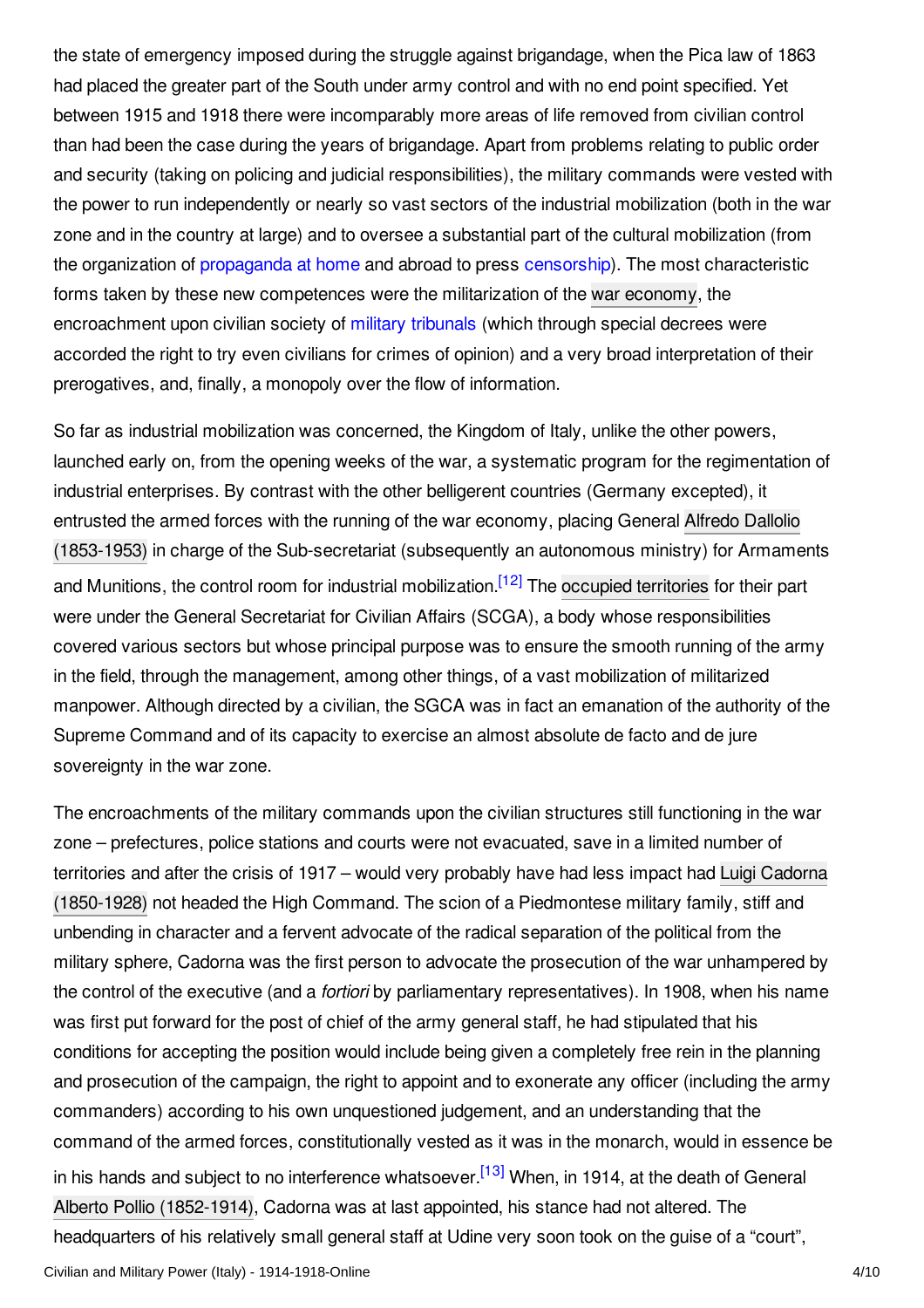isolated even from subordinate commands, which received orders to be carried out but rarely had any opportunity to discuss them. Cadorna's rigorously centralizing policy, his reluctance to delegate responsibilities and aversion to anything resembling the modern organization of a staff, was immediately reflected in his handling of certain matters. The initial deficit in the organization of propaganda was in large part due to the shortage (and limited competence) of close collaborators with the Supreme Command, a problem which was only ever partly remedied.<sup>[\[14\]](#page-8-1)</sup>

<span id="page-4-0"></span>Still more in evidence, however, was the "*generalissimo's*" irritation at any interference from the civilian sphere. This meant, on the one hand, Cadorna's firm opposition to mediation on the part of government representatives, barely tolerated during their rare visits to the war zone, even in the case of the Minister of War. In liberal Italy the latter had by tradition been a general: in 1914 the part was entrusted to General Vittorio Zupelli [\(1859-1945\)](http://encyclopedia.1914-1918-online.net/index/names/1038318858), formerly Vice Chief of the General Staff. Relations between Zuppelli and Cadorna were far from cordial: at government meetings Zuppelli several times served as the spokesman of those objecting to the intransigent strategy of conducting frontal offensives on the Carso and bewailing the inflexible handling of the men. In early 1916, he promoted a more collegiate running of the war along with Sidney Sonnino [\(1847-1922\)](http://encyclopedia.1914-1918-online.net/index/names/117508470), with the creation of a Council of Defence composed both of generals and of civilian ministers. Meeting with a curt refusal from Cadorna, and faced with his threat of resignations, the government yielded. In March 1916 Zuppelli resigned his post and was replaced, at Cadorna's own request, by General Paolo Morrone [\(1854-1937\),](http://encyclopedia.1914-1918-online.net/index/names/1084804409) a close colleague.

<span id="page-4-4"></span><span id="page-4-3"></span><span id="page-4-2"></span><span id="page-4-1"></span>The undermining of the executive by the Supreme Command culminated, in June 1916, in resignations from the Salandra government. The trauma of the initial and ostensibly overwhelming success of the Austrian *Strafexpedition* in [Trentino](http://encyclopedia.1914-1918-online.net/article/trentino) laid bare the failure of the Salandran political strategy, which was based upon the conviction that the war would be brief, but for various reasons it did not even graze Cadorna who deflected the blame on to the commander of the First Army, Roberto Brusati [\(1850-1935\)](http://encyclopedia.1914-1918-online.net/index/names/1084804107). Conversely, the appointment of the "ministry of national unity" led by Paolo Boselli [\(1838-1932\)](http://encyclopedia.1914-1918-online.net/index/names/119517906) reinforced the autonomy of the "Udine government".<sup>[\[15\]](#page-8-2)</sup> Boselli was a second-rank politician, a weak character who lacked a real political base; with Cadorna he tended always to be submissive. Even the appointment of Leonida Bissolati [\(1857-1920\)](http://encyclopedia.1914-1918-online.net/index/names/120217562) as minister without portfolio but with the official responsibility for liaising between government and the Supreme Command failed, having no practical consequences.<sup>[\[16\]](#page-8-3)</sup> Disdaining to recognize the post, Cadorna wrote drily to the President of the Council informing him that such responsibilities were in his view vested only in the Minister of War, an office which he in fact controlled directly and to which he secured the appointment of Gaetano Giardino [\(1864-1935\)](http://encyclopedia.1914-1918-online.net/index/names/1048233375), another member of his immediate entourage, in April 1917.<sup>[\[17\]](#page-8-4)</sup> "Let them send me away if and when they wish", wrote Cadorna in a private letter from the period, "but so long as I'm here it's I who give the orders."<sup>[\[18\]](#page-8-5)</sup> This sentiment epitomizes the public stance of the Chief of the General Staff, though it obscures his use of subtler sorts of pressure upon government milieu. Cadorna was well aware of having provoked the ire of many influential politicians, and he did not hesitate to have recourse to highly orchestrated press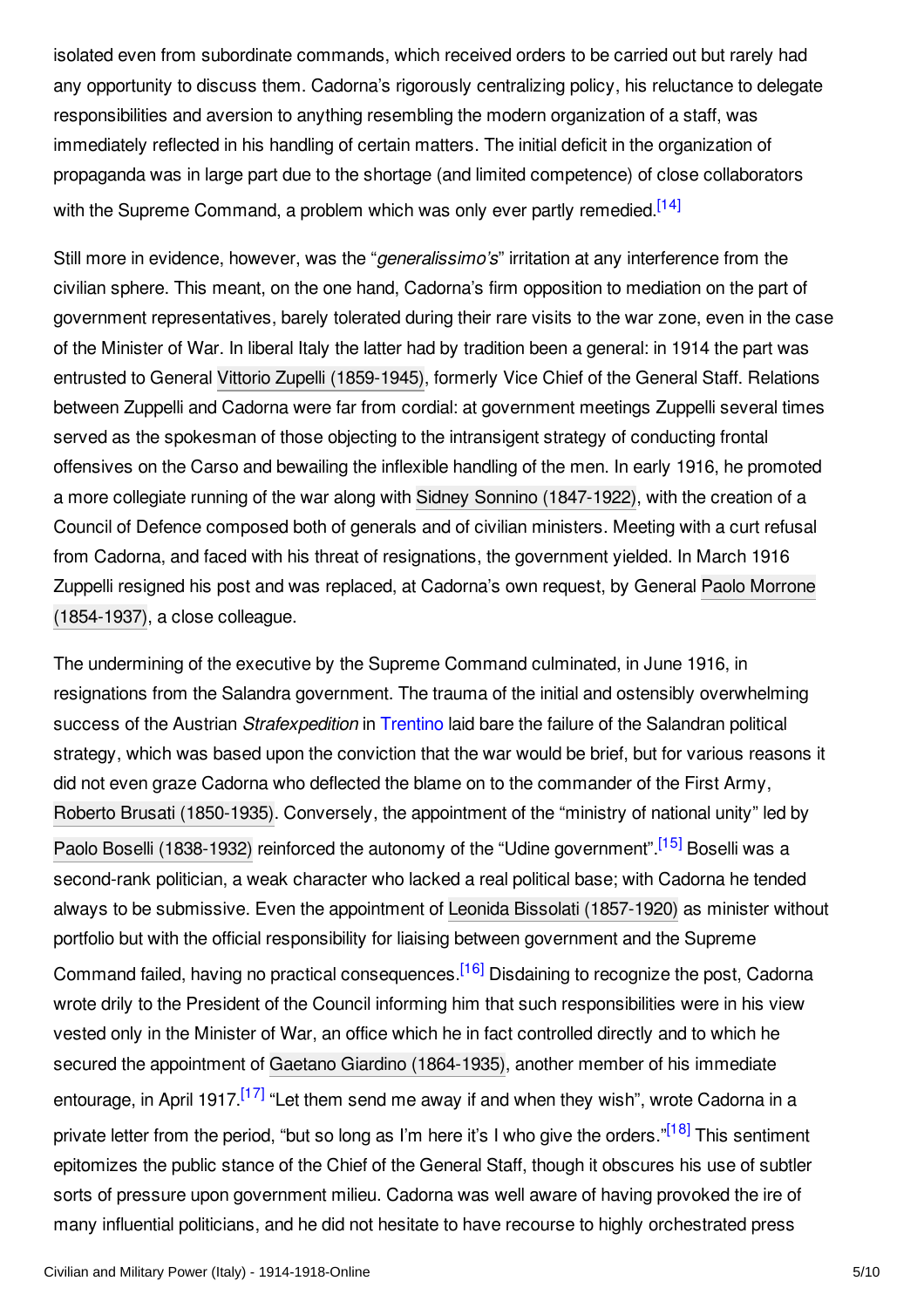campaigns, using for this purpose his own personal contacts with the journalistic world of the capital and in particular with the periodicals in the [nationalist](http://encyclopedia.1914-1918-online.net/article/nationalism) camp. Thus Ugo Ojetti [\(1871-1946\)](http://encyclopedia.1914-1918-online.net/index/names/118786946), an influential commentator in the *Corriere della Sera* and one of the directors of the propaganda system, and "*L'Idea Nazionale*", were both instrumental in building up Cadorna's public profile, championing him as the country's best hope, and therefore in fact as irreplaceable.<sup>[\[19\]](#page-8-6)</sup>

# <span id="page-5-1"></span><span id="page-5-0"></span>**Diaz in Charge: Continuity and Discontinuity**

<span id="page-5-2"></span>Even if in many aspects (for example, the handling of discipline) the substitution of Armando Diaz (1861-1928) for Cadorna entailed a [discontinuity](http://encyclopedia.1914-1918-online.net/index/names/118880195) that was more apparent than real, in his style of command and above all in his relations with the political world the new Chief proved to be far more adroit.<sup>[\[20\]](#page-8-7)</sup> The defeat of Caporetto was more the pretext than the cause of Cadorna being released: his responsibility for the reverse was clear and conclusive, but the truth is that his replacement had already been requested by Vittorio Emanuele Orlando [\(1860-1952\)](http://encyclopedia.1914-1918-online.net/index/names/117146099), who had been contacted by the king in the previous weeks, as a prerequisite for a new and stronger executive. Diaz was thus appointed not only in recognition of his organizational skills, but on account of his widely acknowledged tact and of his excellent personal relations with the monarch. In a war requiring ever more coordination and collaboration – even internationally, given the alliance's structure of joint command – the centralizing and autocratic style of the old commander was now altogether outmoded.

Diaz invested a great deal of energy in creating a command that was collective, or was apparently so, chose to be flanked by Giardino and Pietro Badoglio [\(1871-1956\)](http://encyclopedia.1914-1918-online.net/index/names/118646281), two figures with real knowledge and experience of political networks, and was prepared to engage in frequent discussions with ministers and particularly with the head of government. This did not impinge in the slightest, however, upon the intrinsic militarization under way in Italy. Quite the reverse, since after Caporetto the grip of the armed forces upon the life of the country tightened, not only because the war zone was greatly enlarged, but also because the exclusively military or joint civilian-military management structures concerned with the productive apparatuses, trade and domestic propaganda loomed ever larger. Obsessed by [espionage](http://encyclopedia.1914-1918-online.net/article/espionage) and the "enemy within", Cadorna had extended the network of police surveillance against military personnel and their families, entrusting it to *carabinieri* in particular and to special offices within the territorial commands, some of which lay outside the war zone. Diaz did not hesitate to reinforce this network of domestic surveillance still further, exploiting for this purpose improvements in military information services, conducting ever more investigations, in particular into [soldiers](http://encyclopedia.1914-1918-online.net/article/soldiers_on_leave) on leave, work [milieu](http://encyclopedia.1914-1918-online.net/article/militarized_workers_italy), the company that people kept, and voting preferences: in 1918 the network of military oversight of the country was much tighter and more efficient than anything that could have been imagined at the outbreak of hostilities.<sup>[\[21\]](#page-8-8)</sup>

<span id="page-5-3"></span>The new chief's diplomatic initiatives were anyway not translated in other domains into a real subordination to the government's wishes, not even on the plane of strategic objectives. Military operations in the last year of the war were strictly defensive, and Diaz repeatedly turned down Civilian and Military Power (Italy) - 1914-1918-Online 6/10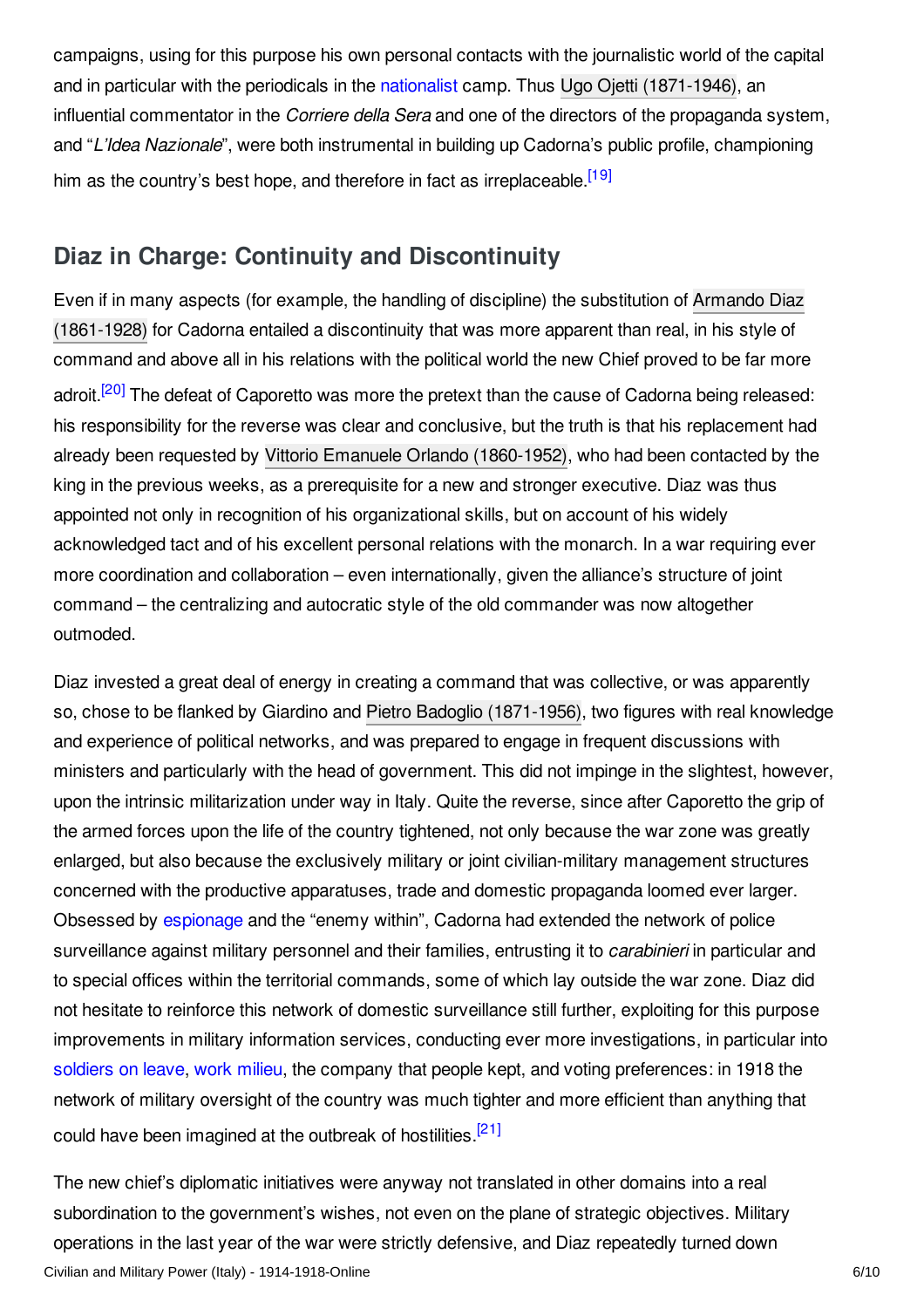<span id="page-6-2"></span>Orlando's invitations to attack. The Supreme Command was aware that the [Austro-Hungarian](http://encyclopedia.1914-1918-online.net/article/austria-hungary) Empire was crumbling, and it also knew of the weakness of its army. Nonetheless, the general view was that a largescale offensive could at the most have won back the provinces lost in 1917, but not have led to the surrender of the enemy and an end to hostilities.<sup>[\[22\]](#page-8-9)</sup> The delay up until almost the last moment in accepting the idea of preparing and launching a massive offensive across the whole of the front (what would then become the battle of Vittorio [Veneto](http://encyclopedia.1914-1918-online.net/article/vittorio_veneto_battle_of)) amply demonstrates just how very limited an influence Rome exerted over the new "war government" in Padua.

# <span id="page-6-0"></span>**Conclusion: Post-war and failed Political Demobilization**

The competences and responsibilities assumed in a more or less legitimate fashion by the armed forces during the conflict were not handed back to the civilian authorities at the end of the war. The inertia evinced by the military chiefs in surrendering the powers delegated to them and the inability of the executive to hasten the return to normality in civilian-military relations were especially indicative of the failure to effect a political and cultural demobilization.

<span id="page-6-3"></span>From a formal point of view, the militarization of society and the emergency legislation were perpetuated within specific territories for a limited period by the introduction of military governorships, which arose around the time of the armistice in Trento, Trieste and Dalmazia.<sup>[\[23\]](#page-8-10)</sup> The governorships owed their existence to the recognition that there was indeed an emergency, and to the realization that there was a power vacuum in the "unredeemed" regions, occupied in a still provisional manner but destined to become an integral part of the national territory (New Provinces). With the old Habsburg authorities discredited, having fled or lacking in legitimacy, the commands of the occupying forces functioned as a temporary administration. In official terms, however, the military structures within the national territory did themselves continue to perform functions typical of wartime. Territorial commands of particular importance, such as those in Bologna and Florence, retained offices involved in clandestine surveillance and propaganda long after the armistice, extralegal operations that caused the armed forces to be a political actor of the first importance in the long post-war period and then in the affirmation of [fascism](http://encyclopedia.1914-1918-online.net/article/fascism_and_the_radical_right) <sup>[\[24\]](#page-8-11)</sup>

<span id="page-6-4"></span>Marco Mondini, Istituto storico italo-germanico

Section Editor: Nicola [Labanca](http://encyclopedia.1914-1918-online.net/contributors/Nicola_Labanca)

Translator: [Martin](http://encyclopedia.1914-1918-online.net/contributors/Martin_Thom) Thom

#### <span id="page-6-1"></span>**Notes**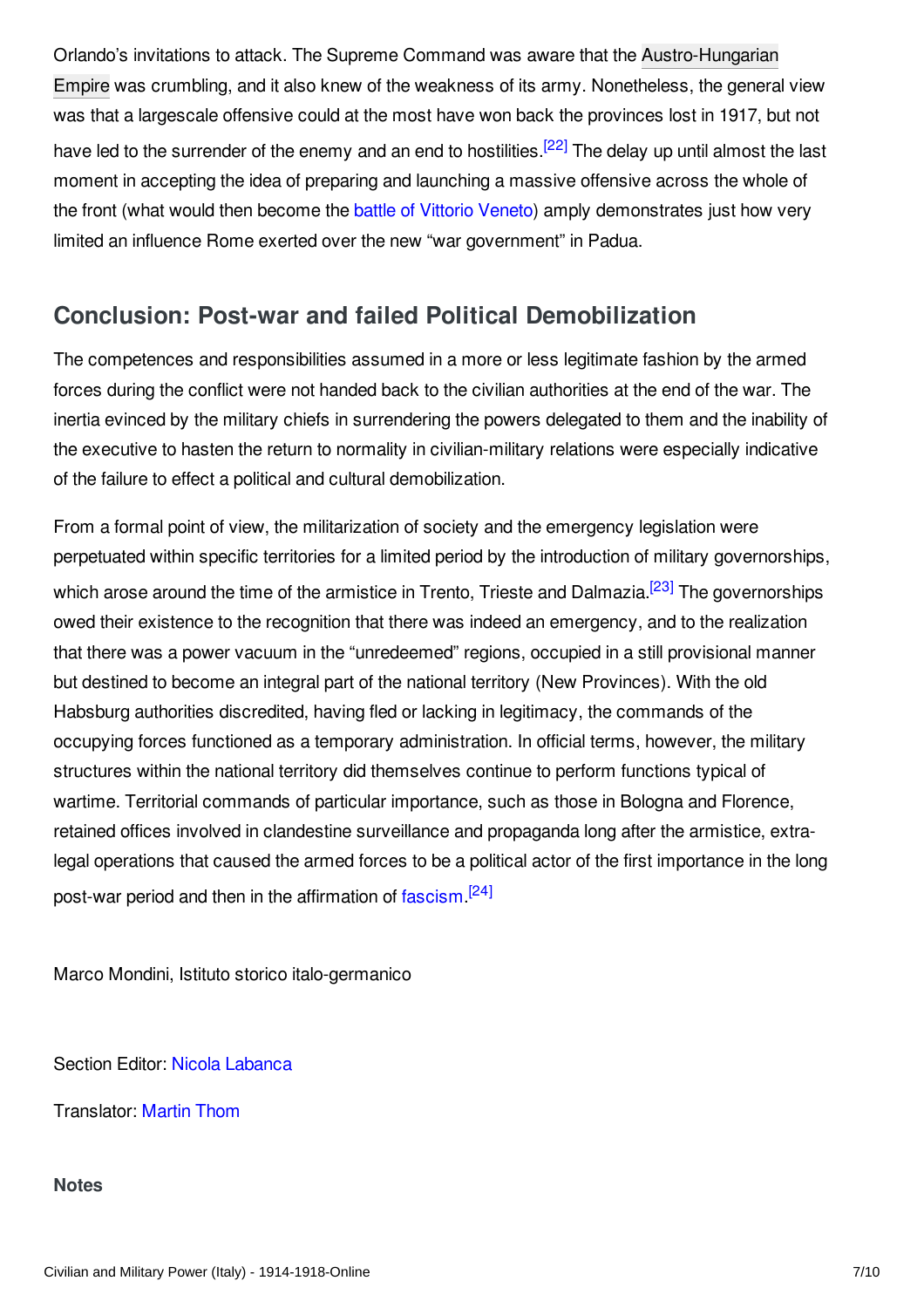- <span id="page-7-0"></span>1. [↑](#page-0-1) Horne, John: Introduction: Mobilizing for "total war" 1914-1918, in: Horne, John (ed.): State, society and mobilization in Europe during the First World War, Cambridge 1997, pp. 1-18.
- <span id="page-7-1"></span>2. [↑](#page-1-1) Förster, Stig: Civil-military relations, in: Winter, Jay (ed.): Cambridge History of the First World War, vol. 2, The State, Cambridge 2014, pp. 91-125.
- <span id="page-7-2"></span>3. [↑](#page-1-2) Purseigle, Pierre: 1914-1918: Les combats de l'arrière. Les mobilisations sociales en Angleterre et en France, in Duménil, Anne/Beaupré, Nicolas/Ingrao, Christian (eds.) : 1914- 1945. L'ère de la guerre. Violence, mobilisations, deuil, vol. 1, Paris 2004, pp. 131-153. For a bibliographical synthesis on modifications to the civilian-military balance of power during the conflict see Winter, Jay and Prost, Antoine: Generals and ministers. Who commanded and how?, in: Winter, Jay and Prost, Antoine (eds.): The Great War in History. Debates and controversies 1914 to Present, Cambridge 2005, pp. 59-82.
- <span id="page-7-3"></span>4. [↑](#page-1-3) Renouvin, Pierre: Les formes du gouvernement de guerre, Paris 1925.
- <span id="page-7-4"></span>5. [↑](#page-1-4) See Kitchen, Martin: The Silent Dictatorship. The Politics of the German High Command under Hindenburg and Ludendorff 1916-1918, London 1976; Turner, John: British Politics and the Great War. Coalition and Conflict 1915-1918, New Haven 1992; Frevert, Ute: Die kasernierte Nation. Militärdienst und Zivilgesellschaft in Deutschland, Monaco 2001.
- <span id="page-7-5"></span>6. [↑](#page-1-5) Geyer, Michael: Militarization of Europe 1914-1945, in Gillis, John (ed.): The Militarization of the Western World, New Brunswick and London 1989, pp. 65-105.
- <span id="page-7-6"></span>7. [↑](#page-2-0) Procacci, Giovanna: La società come una caserma. La svolta repressiva nell'Italia della Grande Guerra, in Contemporanea, 7/ 3 (2005), pp. 423-437; Latini, Carlotta: Il governo legislatore: Espansione dei poteri dell'esecutivo e uso della delega legislativa in tempo di guerra, in Benigno, Francesco and Scuccimarra, Luca (eds.): Il governo dell'emergenza. Poteri straordinari e di guerra in Europa tra XVI e XX secolo, Rome 2007, pp. 197-219.
- <span id="page-7-7"></span>8. [↑](#page-2-1) Melograni, Piero: Storia politica della Grande guerra 1915-1918, Milan 1998; Fava, Andrea: Il fronte interno in Italia. Forme politiche della mobilitazione patriottica e delegittimazione della classe dirigente liberale, in Ricerche storiche, 2 (1997), pp. 503-532; Ventrone, Angelo: La seduzione totalitaria. Guerra, modernità, violenza politica, Rome 2003, pp. 193-232; Procacci, Giovanna: Warfare-welfare. Intervento dello Stato e diritti dei cittadini (1914-1918), Rome, 2013.
- <span id="page-7-8"></span>9. [↑](#page-2-2) The socialists' proposal to limit it to a year was rejected.
- <span id="page-7-9"></span>10. [↑](#page-2-3) Ceschin, Daniele: La diarchia imperfetta. Esercito e politica nella Grande Guerra, in Mondini, Marco (ed.), Armi e politica nell'Europa contemporanea, Memoria e Ricerca (special issue), 28 (2008), pp. 41-54.
- <span id="page-7-10"></span>11. [↑](#page-2-4) Labanca, Nicola: Zona di guerra, in Isnenghi, Mario and Ceschin, Daniele: Gli Italiani in guerra. Conflitti, identità, memorie dal Risorgimento ai nostri giorni, vol. 3: La Grande Guerra: dall'Intervento alla "vittoria mutilata", Turin 2008, pp. 606-619.
- <span id="page-7-11"></span>12. [↑](#page-3-0) Tomassini, Luigi: Lavoro e guerra: La mobilitazione industriale italiana 1915-1918, Naples 1997; Tomassini, Luigi: Gli effetti sociali della mobilitazione industriale. Industriali, lavoratori, stato, in Menozzi, Daniele/Proccaci, Giovanna/Soldani, Simonetta (eds.): Un paese in guerra: La mobilitazione civile in Italia (1914-1918), Milan 2010, pp. 25-57.
- <span id="page-7-12"></span>13. [↑](#page-3-1) Minniti, Fortunato: Carriere spezzate. Cadorna, Diaz e il governo dei quadri, in Del Negro, Piero/Labanca, Nicola/ Staderini, Alessandra (eds.): Militarizzazione e nazionalizzazione nella storia d'Italia, Milan 2005, pp. 97-134.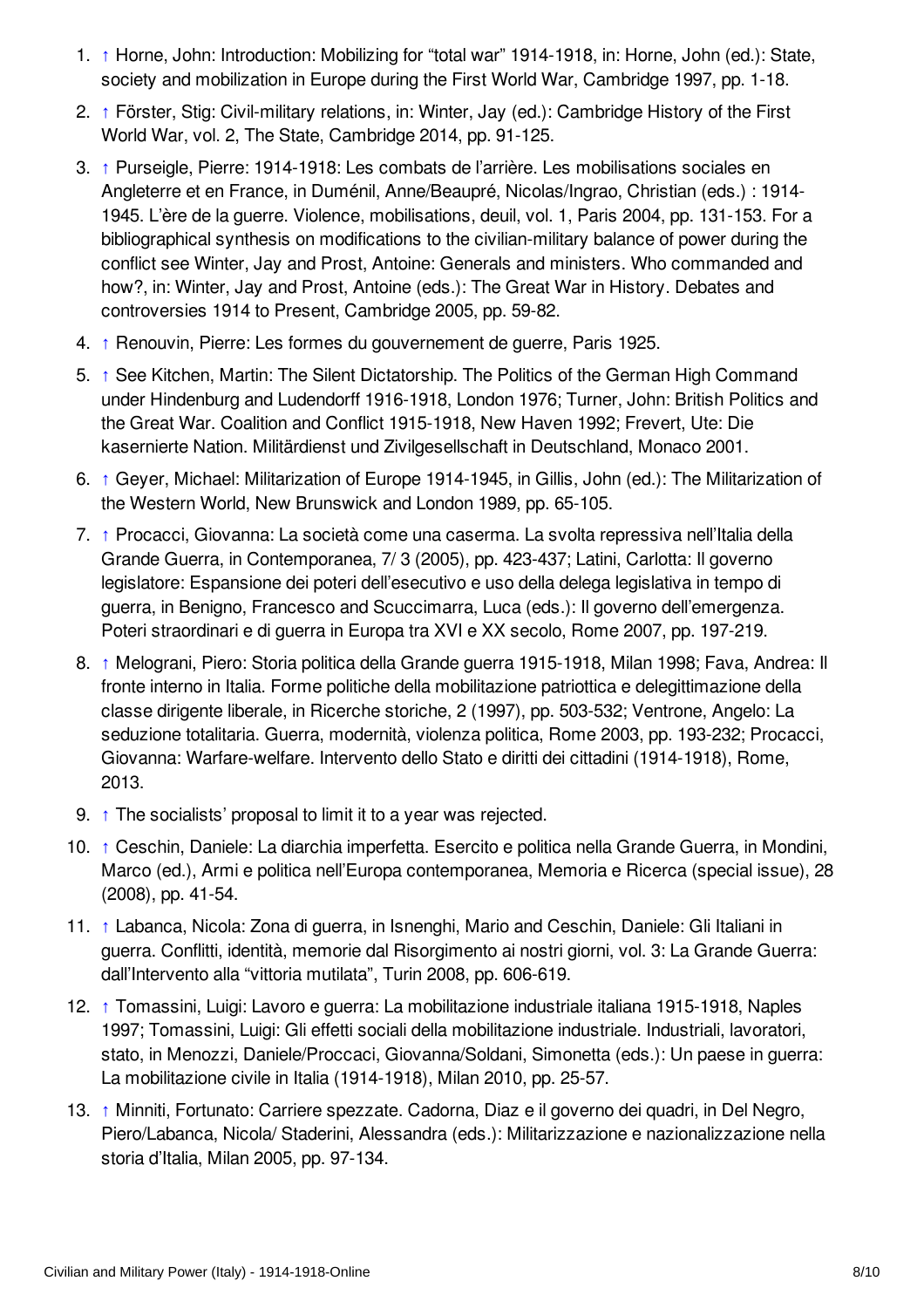- <span id="page-8-1"></span>14. [↑](#page-4-0) An analytic biography of Cadorna has yet to be published. For some preliminary insights into his formation and character see Rocca, Gianni: Cadorna, Milan 2004. For Cadorna's theoretical shortcomings and the gap between the professional culture of the Chief of the General Staff and the media requirements of modern warfare, see Mondini, Marco: La guerra italiana. Partire, raccontare, tornare 1914-1918, Bologna 2014, in particular pp. 107-160.
- <span id="page-8-2"></span>15. [↑](#page-4-1) Veneruso, Danilo: La Grande Guerra e l'unità nazionale. Il ministero Boselli giugno 1916 – ottobre 1917, Turin 1996.
- <span id="page-8-3"></span>16. [↑](#page-4-2) Bissolati, Leonida: Diario di guerra. Appunti presi sulle linee, nei comandi, nei consigli interalleati, Turin 1935.
- <span id="page-8-4"></span>17. [↑](#page-4-3) See Gatti, Angelo: Caporetto. Diario di guerra (maggio-dicembre 1917), edited by Alberto Monticone, Bologna 1997.
- <span id="page-8-5"></span>18. [↑](#page-4-4) Cadorna, Luigi: Lettere famigliari, edited by Raffaele Cadorna, Verona 1967, p. 105.
- <span id="page-8-6"></span>19. [↑](#page-5-1) The relationship between Ugo Ojetti and Cadorna is captured very well in Ojetti, Ugo: Lettere alla moglie 1915-1919, Florence 1964. On this figure see also Nezzo, Marta: Prodromi ad una propaganda di guerra. I rapporti Ojetti, Contemporanea 2 (2003) pp. 319-342.
- <span id="page-8-7"></span>20. [↑](#page-5-2) Gatti, Gian: I due comandanti: Cadorna e Diaz, in Isnenghi (ed.): Gli italiani in guerra 2008, pp. 409-425.
- <span id="page-8-8"></span>21. [↑](#page-5-3) We still lack a study of the reinforcement of a domestic surveillance network on the part of the Supreme Command between 1917 and 1918. See Archivio Ufficio Storico Stato Maggiore Esercito (AUSSME), F3, b. 107, circ. 7000, Prevenzione e repressione, 28/12/1917 and circ. 12536, Propaganda sovversiva, 16/10/1918.
- <span id="page-8-9"></span>22. [↑](#page-6-2) Mondini, La guerra italiana 2014 especially pp. 271-280.
- <span id="page-8-10"></span>23. [↑](#page-6-3) See Pupo, Raoul (ed.): La vittoria senza pace. Le occupazioni militari italiane alla fine della Grande Guerra, Rome-Bari 2014.
- <span id="page-8-11"></span>24. [↑](#page-6-4) Mondini, Marco: La politica delle armi. Il ruolo dell'esercito italiano nell'avvento del fascismo, Rome-Bari 2006.

### <span id="page-8-0"></span>**Selected Bibliography**

Ceschin, Daniele: **La diarchia imperfetta. Esercito e politica nella Grande Guerra**, in: Mondini, Marco (ed.): Armi e politica. Esercito e società nell'Europa [contemporanea,](http://encyclopedia.1914-1918-online.net/bibliography/Z5A6MKUI) Milan 2008: Angeli, pp. 41-55.

Förster, Stig: **Civils et militaires**, in: Winter, Jay Murray (ed.): La première Guerre [mondiale.](http://encyclopedia.1914-1918-online.net/bibliography/UI7SKZDT) États, volume 2, Paris 2014: Fayard, pp. 113-151.

Isnenghi, Mario / Rochat, Giorgio: **La grande guerra, [1914-1918](http://encyclopedia.1914-1918-online.net/bibliography/TBQFAAH2)** (3 ed.), Bologna 2008: Il Mulino.

Labanca, Nicola: **Zona di guerra**, in: Isnenghi, Mario / Ceschin, Daniele (eds.): Gli italiani in guerra. Conflitti, identità, memorie dal Risorgimento ai nostri giorni. La Grande Guerra. [Dall'Intervento](http://encyclopedia.1914-1918-online.net/bibliography/XJB2PKTK) alla 'vittoria mutilata', volume 3, Turin 2008: UTET, pp. 606-620.

Latini, Carlotta: **I pieni poteri in Italia durante la prima guerra mondiale**, in: Menozzi, Daniele / Procacci, Giovanna / Soldani, Simonetta (eds.): Un paese in guerra. La [mobilitazione](http://encyclopedia.1914-1918-online.net/bibliography/BHDGAX4E) civile in Italia, 1914-1918, Milan 2010: Unicopli, pp. 87-104.

Melograni, Piero: **Storia politica della grande guerra, [1915-1918](http://encyclopedia.1914-1918-online.net/bibliography/G4XWSGQZ)** (2 ed.), Bari 1969: Laterza.